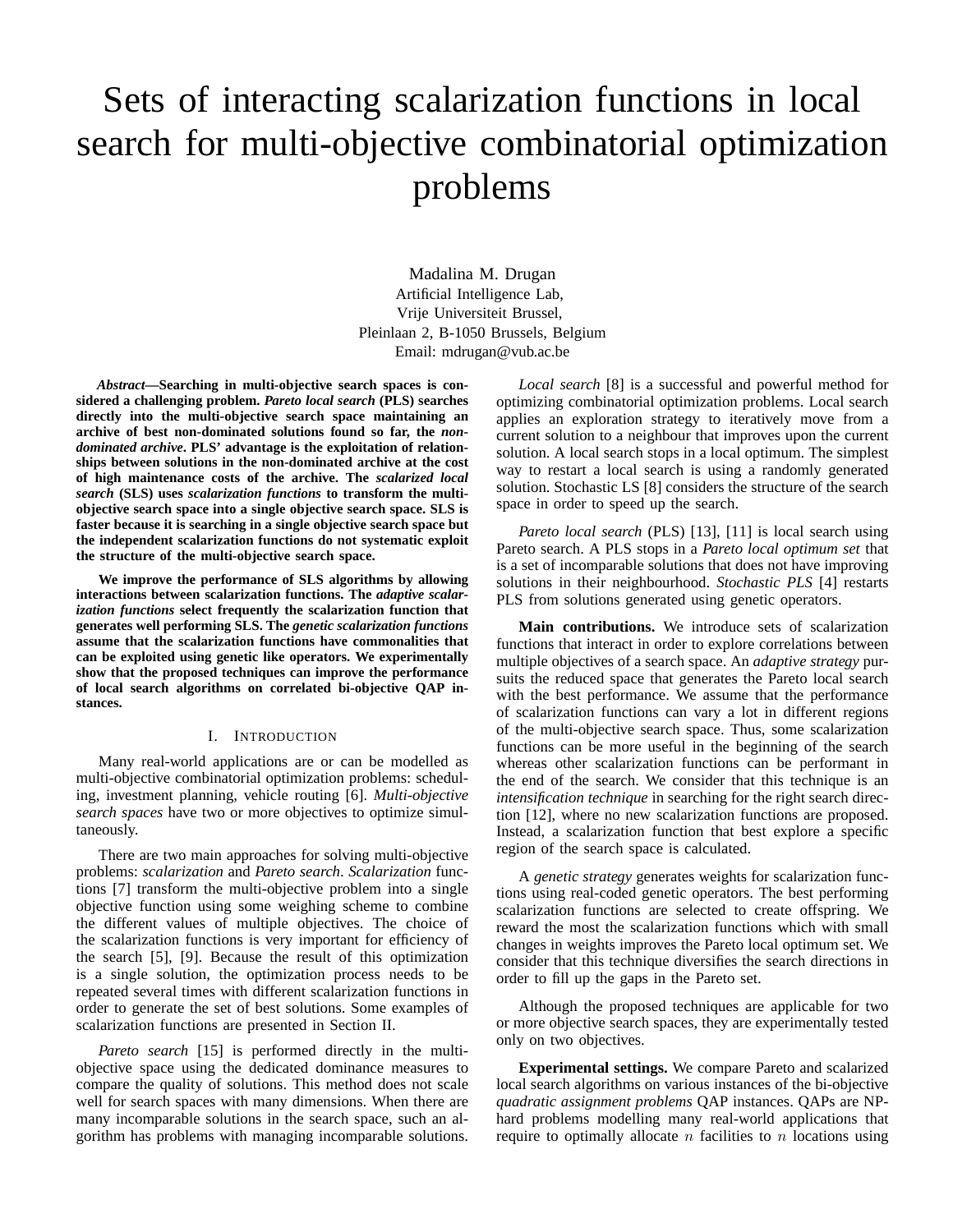| relation     | objective vectors    |                                                                               |  |  |  |  |
|--------------|----------------------|-------------------------------------------------------------------------------|--|--|--|--|
| dominance    | $f(a) \prec f(b)$    | $\exists i, f_i(a) < f_i(b)$ and                                              |  |  |  |  |
|              |                      | $\forall j \neq i, f_j(a) \leq f_j(b)$                                        |  |  |  |  |
| weakly dom   | $f(a) \preceq f(b)$  | $\forall i, f_i(a) \leq f_i(b)$                                               |  |  |  |  |
| incomparable | f(a)  f(b)           | $f(a) \nless f(b)$ and $f(b) \nless f(a)$                                     |  |  |  |  |
| non-domin by | $f(a) \not\geq f(b)$ | $f(a) \prec f(b)$ or $f(a)  f(b)$                                             |  |  |  |  |
| relation     |                      | sets of objective vectors                                                     |  |  |  |  |
| dominance    | $A \prec B$          | $\forall$ <b>f</b> $(b) \in B$ , $\exists$ <b>f</b> $(a) \in A$               |  |  |  |  |
|              |                      | such that $f(a) \prec f(b)$                                                   |  |  |  |  |
| weakly       | $A \prec B$          | $\forall$ <b>f</b> (b) $\in$ <i>B</i> , $\exists$ <b>f</b> (a) $\in$ <i>A</i> |  |  |  |  |
| dominates    |                      | such that $f(a) \prec f(b)$                                                   |  |  |  |  |
| incomparable | $A \parallel B$      | $A \nprec B$ and $B \nprec A$                                                 |  |  |  |  |
| non-domin by | $A \not\succ B$      | $A \prec B$ or $A  B$                                                         |  |  |  |  |
| TATL         |                      | Del iglove begween opteggive veggode                                          |  |  |  |  |

TABLE I. RELATIONS BETWEEN OBJECTIVE VECTORS AND SETS OF OBJECTIVE VECTORS CONSIDERED IN THIS PAPER.

a distance and a flow matrix. *Multi-objective QAPs* [10] are an extension of QAPs with several flow matrices where the elements of the flow matrices are correlated. This problem is a minimization problem.

In our experiments, when the bi-objective QAPs have high correlation between flow matrices, multi-restart and stochastic PLS algorithms significantly outperform the corresponding SLS algorithms [5], [9]. We show that the exploration of the structure of the search space can be realized with the proposed adaptive scalarization techniques. The best performing algorithm is the stochastic genetic SLS algorithms that have similar performance like stochastic PLS.

**Outline of the paper.** Section II presents some background information. Section III introduces the adaptive scalarization functions. Section IV introduces genetic operators to evolve the weights of the scalarization functions. Section V compares the performance of Pareto and scalarized based local search algorithms. Section VI concludes the paper.

# II. BACKGROUND

Let us consider the multi-objective function  $f$  $(f_1, \ldots, f_m)$ , where  $\mathbf{f} : \mathcal{S} \to E^m$  and E is a countable set. S is the set of solutions in a countable *solution space*. The image of the solution set S under f is denoted with the *objective space*  $E^m = f(\mathcal{S}) = \{y \mid \exists x \in \mathcal{S} : y = f(x)\}.$ 

To define an optimization problem, we first consider a binary order relationship,  $\preceq$ , between any two elements in the objective space  $\mathcal O$ . Without loss of generality, only minimization problems are considered. In Table I, we present the relationships between objective vectors used in this paper [15].

The set of *Pareto optimal solutions* contains the solutions that are non-dominated by all the solutions in the multiobjective search space.

## *A. Stochastic Pareto local search*

Pareto local search algorithms [13] search directly in the multi-objective search space. For ease of discussion, we consider a non-dominated archive A of unlimited size that can store *all* the solutions in a Pareto local optimum set. The pseudo-code for this algorithm is given in Algorithm 1.

The algorithm starts from an empty non-dominated archive A. Each solution s has a flag, s.visited, set on *false* at the initialization of s and set on *true* after its neighbourhood,  $\mathcal{N}(s)$ , is visited.  $\mathcal{N}(s)$  depends on the problem it is applied

**Algorithm 1:** Stochastic Pareto local search (*SPLS*)

| $A \leftarrow \{s\}$ , where s randomly generated      |  |  |  |  |  |
|--------------------------------------------------------|--|--|--|--|--|
| while a stopping criteria is met do do                 |  |  |  |  |  |
| Generate a solution s from A to restart PLS            |  |  |  |  |  |
| $A' \leftarrow \{s\}$                                  |  |  |  |  |  |
| while $\exists s' \in A'$ , with s' visited = false do |  |  |  |  |  |
| for all $s'' \in \mathcal{N}(s')$ do                   |  |  |  |  |  |
| if $f(s'') \nsucc f(s')$ then                          |  |  |  |  |  |
| $s''.visited \leftarrow false$                         |  |  |  |  |  |
| add $s''$ to $A'$                                      |  |  |  |  |  |
| remove the dominated solutions from $A'$               |  |  |  |  |  |
| end if                                                 |  |  |  |  |  |
| end for                                                |  |  |  |  |  |
| $s'.visited \leftarrow true$                           |  |  |  |  |  |
| end while                                              |  |  |  |  |  |
| $A \leftarrow A \cup A'$                               |  |  |  |  |  |
| remove the dominated solution from $\overline{A}$      |  |  |  |  |  |
| end while                                              |  |  |  |  |  |
| <b>return</b> A                                        |  |  |  |  |  |

on. For example, for single and multi-objective QAPs a popular neighbourhood function is the 2-exchange operator that exchanges any two positions in the permutation  $\pi$  associated with the solution s.

*Pareto local search* starts from a given solution s chosen uniform randomly from  $A$ . An archive  $A'$  storing the nondominated solutions from a PLS run is initialized to s. Each iteration, a solution s', with s' visitied = false, is uniform randomly chosen from A'. All solutions from  $\mathcal{N}(s')$  are explored. Thus, we use the best neighbourhood exploitation strategy. A solution  $s'' \in \mathcal{N}(s')$  is selected to be included in  $A'$  if it is non-dominated by the solution  $s'$ . Then, the solutions that are dominated by  $s''$ , if any, are removed from  $A'$ . The flag of the solution  $s'$  is set to true. While there are unexplored solutions in  $A'$ , this process is repeated. Otherwise, A′ is a Pareto local optimum set which is merged with the current archive A. The solutions that are dominated in the newly archive A are eliminated.

**Restarting strategies.** We can restart a PLS by generating new solutions from the solutions in the current non-dominated archive A using genetic operators. *Path-guided mutation* [1] selects at random two solutions from A and generates a solution on the path between the two solutions at a given distance. *Mutation* selects at random a solution from A and it generates a solution which is different from the current solution in few positions. In our experiments we select both operators with equal probability.

#### *B. Scalarized functions*

Scalarization functions transform a multi-objective problem into a single objective objective using some function [7]. Since, we deal with minimization problems, the scalarization functions are also minimized. In this study, we consider two popular scalarization functions. These scalarization functions  $\sum_{i=1}^{m} w_i = 1.$ have a set of weights  $w_i \in [0,1], i = 1, \ldots, m$ , and

The *linear scalarization* assigns to each objective a weight. It is equal with the sum over all the objectives of products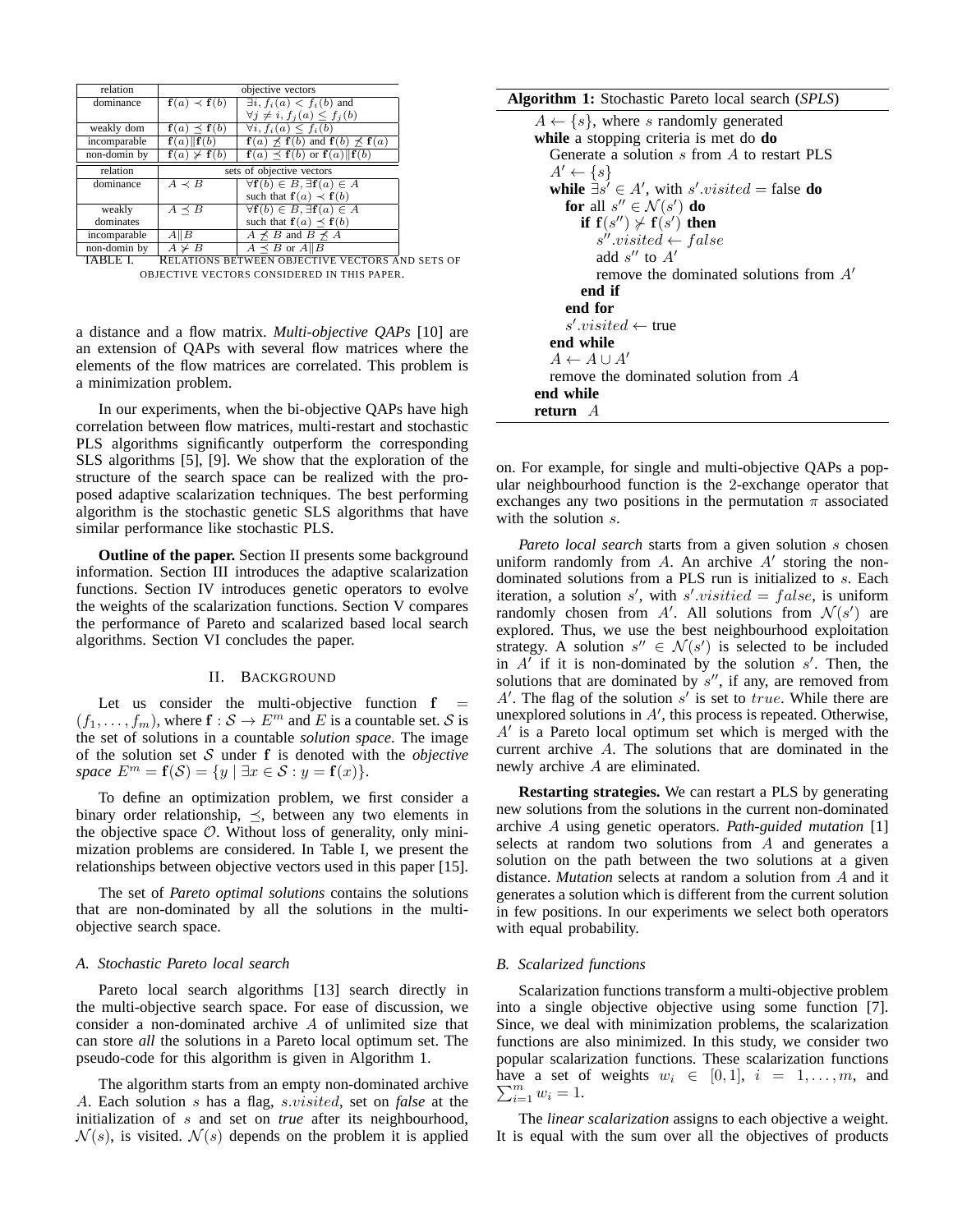| <b>Algorithm 2:</b> Stochastic adaptive SLS (ASLS)                                                     |  |  |  |  |
|--------------------------------------------------------------------------------------------------------|--|--|--|--|
| <b>Require:</b> $\mathbf{g} = (g_1, \dots, g_\ell)$                                                    |  |  |  |  |
| $t \leftarrow 0; \mathcal{P}_i^{(t)} \leftarrow 1/\ell; \mathcal{Q}_i^{(t)} \leftarrow 0.5, \forall i$ |  |  |  |  |
| while a stopping criteria met do                                                                       |  |  |  |  |
| Select $g_i$ from g proportional with $\mathcal{P}_i^{(t)}$                                            |  |  |  |  |
| Generate a solution $s$ from $A$ to restart LS                                                         |  |  |  |  |
| $A' \leftarrow$ SLS $(s, g_i)$                                                                         |  |  |  |  |
| Update the reward distribution $\mathcal{R}^{(t)}$                                                     |  |  |  |  |
| $\mathcal{P}_i^{(t)} \leftarrow \mathsf{AP}(\mathbf{g})$                                               |  |  |  |  |
| $A \leftarrow A' \sqcup A$                                                                             |  |  |  |  |
| remove dominated solution from A                                                                       |  |  |  |  |
| end while                                                                                              |  |  |  |  |
| return $A$                                                                                             |  |  |  |  |

**Algorithm 3:** Scalarized local search (SLS)

| <b>Require:</b> $g_i$ , <i>s</i> with <i>s.visited</i> = false |
|----------------------------------------------------------------|
| $A' \leftarrow \{s\}$                                          |
| while $\exists s' \in A'$ , with s' visited = false do         |
| for all $s'' \in \mathcal{N}(s')$ do                           |
| if $g_i(s'') \leq g_i(s')$ then                                |
| $s''$ visited $\leftarrow$ false                               |
| add $s''$ to $A'$                                              |
| remove dominated solutions from A'                             |
| end if                                                         |
| end for                                                        |
| end while                                                      |
| return $A'$                                                    |

between weights and objectives. For a solution s we have,  $g_L(s) = w_1 \cdot f_1(s) + \ldots + w_m \cdot f_m(s).$ 

The *Tchebycheff scalarization*, beside weights, has an mdimensional reference point,  $z = (z_1, \ldots, z_m)$  which, for minimization problems, should be, in all objectives, smaller than  $f(s)$ . For a solution s, we have  $g_C(s) = \max_i \{w_i$ .  $(f_j(s) - z^j)$ }. where z is a ideal point that dominates all the other solutions. We can easily consider z as the minimum value in each objective,  $j$ , of solutions from  $A$  minus a small variable  $\epsilon, z^j = \min_{s \in A} f_j(s) - \epsilon.$ 

The linear scalarization functions are very intuitive, but they can only find solutions in a convex Pareto optimal set. The Tchebycheff functions can find solutions in a non-convex Pareto optimal set. In the next sections we introduce two local search algorithms that use scalarization functions.

#### III. ADAPTIVE SCALARIZED LOCAL SEARCH (ASLS)

In this section, we design an algorithm which frequently selects scalarization functions that most improve the performance of the algorithm. *Pursuit allocation strategies*(AP) [14] are on-line operator selection algorithms that adapt a selection probability distribution such that the operator with the maximal estimated reward is pursued. In [1], the pursuit algorithm is used to select operators in stochastic Pareto local search algorithms.

Here, we use the pursuit algorithm to select more often the scalarization functions which lead to local search algorithms that perform well. Note that, in time, the preference for a scalarization function can change with the increase/decrease in its performance in a particular region of the search space.

We call the algorithm *adaptive scalarization local search* (ASLS). The pseudo-code for the *stochastic adaptive SLS* (SASLS) is given in Algorithm 2. The pseudo-code for the scalarized local search is given in Algorithm 3. Algorithm 4 shows the pseudo-code for the adaptive pursuit algorithm.

## *A. The algorithm*

In Algorithm 2, consider a fixed set of scalarization functions,  $(g_1, \ldots, g_\ell)$ . Consider a probability vector  $\mathcal{P}^{(t)}$  =  $\{\mathcal{P}_1^{(t)}, \ldots, \mathcal{P}_\ell^{(t)}$  ${\cal P}_i^{(t)}$ }, where  ${\cal P}_i^{(t)}$  is the probability to choose the *i*-th scalarization function,  $g_i$ , and  $\forall t : 0 \leq \mathcal{P}_i^{(t)} \leq$ 

 $1; \sum_{i=1}^{\ell} \mathcal{P}_i^{(t)} = 1$ . The selection target distribution  $\mathcal{P}^{(t)}$ does not change in time and it is a step like function with one large value  $p_M$  and the rest small values  $p_m$ , where  $p_M + \sum_{j=1}^{\ell-1} p_m = 1$ . The quality vector (or estimated reward)  $\mathcal{Q}^{(t)} = \{\mathcal{Q}_1^{(t)}, \dots, \mathcal{Q}_{\ell}^{(t)}\}$  $\binom{1}{\ell}$  indicates the performance of a local search using the *i*-th scalarization function,  $g_i$ . A reward  $\mathcal{R}_i^{(t)}$ is updated after applying the scalarized function  $g_i$ .

For the initialization step, to ensure that all the scalarization functions are tried at least once, we set,  $\forall i$ ,  $\mathcal{P}_i^{(0)} = 1/\ell$ ,  $\mathcal{Q}_i^{(0)} = 0.5$ , and  $\#improve$   $g_i = 1$  and  $\#trials$   $g_i = 2$ . Until a stopping criteria is met, a scalarization function  $g_i$  is selected from the set of scalarizations to be proportional with the target distribution  $\mathcal{P}_i^{(t)}$ . A solution s is generated using a uniform random distribution or genetic operators, like for the stochastic PLS. The scalarized local search  $SLS(s, q_i)$  is returning a non-dominated archive  $A'$  that is merged with the solutions from the current non-dominated archive. To keep A consistent, the dominated solutions are deleted. We update the values of distributions  $\mathcal{R}^{(t)}$  and  $\mathcal{P}^{(t)}$ .

**Scalarized local search.** It is a simplification of the Pareto local search from Algorithm 1 in the sense that there are few solutions in a neighbourhood that are non-dominated. Because we want to further integrate this local search into the framework in Algorithm 2, the explored solutions are stored into a non-dominated archive  $\overline{A}'$  initialized with a given solution s, where  $s.visited = false$ . While there exist solutions in  $A'$  that have the visited flag set to false, SLS generates the neighbourhood of this solution,  $\mathcal{N}(s')$ . If there exists in  $\mathcal{N}(s')$  a solution s'' with a scaralized value smaller than the scalarized value of  $s'$ , then the solution  $s''$  is added to  $A'$ . The solutions that are dominated in  $A'$  are removed. The algorithm returns A′ .

**Adaptive pursuit.** Each measurement of performance for the scalarized LS using  $g_i$ ,  $SLS(\cdot, g_i)$ , has a time stamp, t'. Note that, in Algorithm 2, the reward  $\mathcal{R}_i^{(t)}$  is connected with the dominance relationship between the archive  $A'$  resulting from running an SLS and the archive A over all the runs. An improvement of using  $SLS(\cdot, g_i)$  means that the resulting  $A'$ contains at least one new solution,  $s \in A'$ , that dominates at least one other solution from the current archive  $A$ ,  $\exists s' \in A$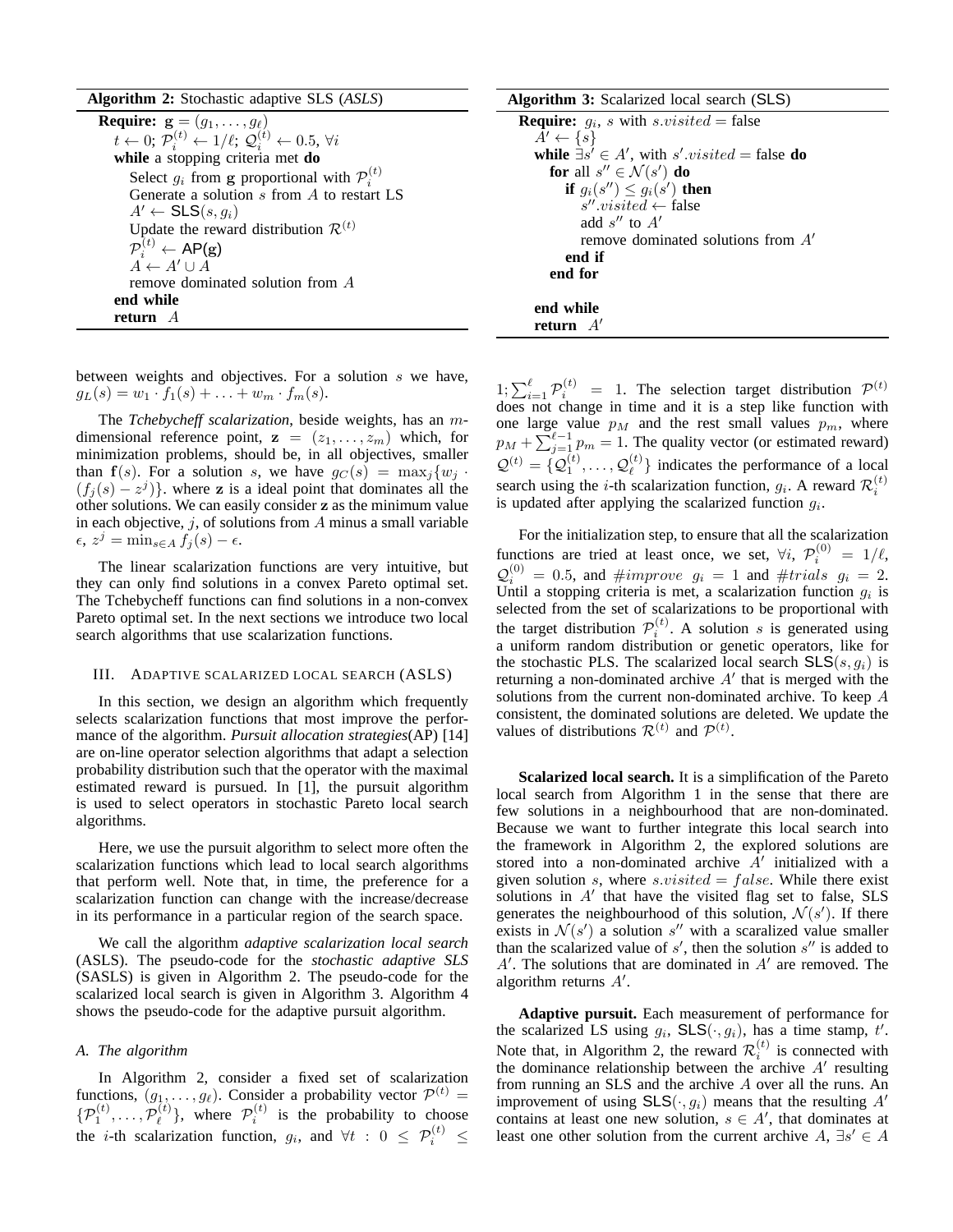**Algorithm 4:** Adaptive pursuit (AP) **Require:**  $\mathbf{g} = (g^1, \dots, g^\ell)$  $\overline{\mathcal{R}}_i^{(t)} \leftarrow \text{GetRewardApplying}(g_i)$ Update  $\mathcal{Q}_i^{(t+1)}$  with reward  $\mathcal{R}_i^{(t)}$ <br>High-rank  $\mathcal{Q}^{(t+1)}$  and set the indexes in r **for**  $i = 1$  **to**  $\ell$  **do**  $\mathcal{P}_i^{(t+1)} \leftarrow \mathcal{P}_i^{(t)} + \beta \cdot (p_M - \mathcal{P}_i^{(t)})$ **end for**  $t \leftarrow t + 1$  $return \hspace{0.1cm} \mathcal{P}^{(t)}$ 

such that  $f(s) \prec f(s')$ . Let's denote

$$
\mathcal{Q}_i^{(t)} = \frac{\# \; \text{improve} \; g_i}{\# \; \text{trials} \; g_i} \tag{1}
$$

where  $\#improve$   $g_i$  is the number of improvements for  $g_i$ , and  $\#trials$   $g_i$  are the number of trials for  $g_i$ . If applying  $g_i$ results in an improvement, then  $Q_i^{(t)}$  is increasing

$$
\mathcal{Q}_i^{(t)} < \mathcal{Q}_i^{(t+1)} \Leftrightarrow \frac{\# \text{improve } g_i}{\# \text{trials } g_i} < \frac{\# \text{improve } g_i + 1}{\# \text{trials } g_i + 1}
$$

Otherwise,  $Q_i^{(t)}$  decreases.

The update of  $\mathcal{P}^{(t)}$  is started by ranking the quality vector  $Q^{(t)}$ . The rank vector, r, ranks the most rewarded operator with 1, the operator with maximum  $\mathcal{Q}^{(t)}$ .

Let  $\beta \in [0,1]$  be the learning rate that determines the speed with which the algorithm converges to the maximum and minimum probabilities values. A large  $\beta$  value means faster convergence of the algorithm to the target probabilities, which means a poorer use of certain scalarization functions. A small  $\beta$  value means slower convergence and thus more chances for the less rewarded scalarization functions to be tested.

To conclude, the adaptive scalarized local search adaptively chooses the scalarization function that best explore the current region of the search space. Note the difference with the adaptive Pareto local search [1] that adapts the exchange rate of the recombination-like mutation, i.e. the path guided mutation. The resemblance between the two algorithms in the same adaptive pursuit mechanism and their use in meta-heuristics for multi-objective combinatorial optimization problems.

## IV. GENETIC SCALARIZED LOCAL SEARCH (GSLS)

We propose an algorithm which is able to generate and select a set of scalarization functions that best improve the performance of stochastic local search algorithms. This strategy generates new weights from the weights of the current scalarization functions using real-coded genetic operators [2]. We assume that the current weights explore the search space well and thus the novel weights which inherit their properties explore the search space well. The advantage in generating new weights is that they are still different and they could explore the other parts of the search space. We call this algorithm *genetic scalarized local search (GSLS)*.

The pseudo-code for stochastic GSLS is given in Algorithm 5, where the pseudo-code for SLS was already presented in

#### **Algorithm 5:** Genetic scalarized local search (*GSLS*)

**Require:**  $\mathbf{g} = (g_1, \dots, g_\ell)$ **while** a stopping criteria met **do** Generate  $g'_i$  from g using  $RGA(g)$ Generate a solution s from A to restart LS  $A' \leftarrow$  SLS $(s, g_i)$ **if**  $\exists s' \in A', \exists s \in A$  such that  $f(s') \preceq f(s)$  then  $g_i \leftarrow g'_i$  $\#improve\ i \leftarrow \#improve\ i+1$ **end if**  $#trials i ← #trials i + 1$  $A \leftarrow A' \cup A$ remove dominated solution from A **end while return** A

Algorithm 3. The pseudo-code for the genetic scalarization generator is given in Algorithm 6.

## *A. The algorithm*

In Algorithm 5, to select the scalarization functions that perform well, we use a a quality vector (or estimated reward)  $\mathcal{Q}^{(t)}\;=\;\{\mathcal{Q}_1^{(t)},\ldots,\mathcal{Q}_\ell^{(t)}$  $\binom{t}{\ell}$  that indicates the performance of a local search using the *i*-th scalarization function,  $g_i$ . The quality vector is updated as described in Equation 1. This type of selection resembles roulette wheel selection from evolutionary computation.

To generate new scalarization functions, we use some of the real-coded operators proposed in [2]. The goal is to generate scalarization functions whose weights are similar with the weights of the current scalarization functions. If the newly generated scalarization function improves the current nondominated archive A, it will replace it in the population of scalarization functions but the quality vector is kept because we assume the child scalarization will be even better than the parent scalarization. If this is not the case, the quality vector is degrading, the scalarization function being considered of a poor quality.

Until a stopping criteria is met, a scalarization function  $g'_{i}$  is generated using the genetic operators from Algorithm 6. A solution s is generated using the genetic operators or a uniform random distribution from A. A scalarized local search is run with the generated parameters s and  $g_i'$ . If the SLS using the proposed scalarization function  $g'_i$  contains at least a solution that is improving over at least another solution from the current archive  $A$ , then the scalarization function  $g'_{i}$  will replace the current scalarizer  $g_{i}$ . The quality vector of the scalarization function  $i$  is updated. In this way, the best performing scalarization functions are passed to the next generation.

For comparison with stochastic ASLS algorithms, in Algorithm 5, the scalarization functions are initiated with a set of scalarizarion functions  $g = (g_1, \ldots, g_\ell)$  that are played few times. Like in the stochastic ASLS from Section III, the scalarization functions are selected according to their performance. Unlike for the SASLS algorithm, the weights of the scalarization functions are adapted over time.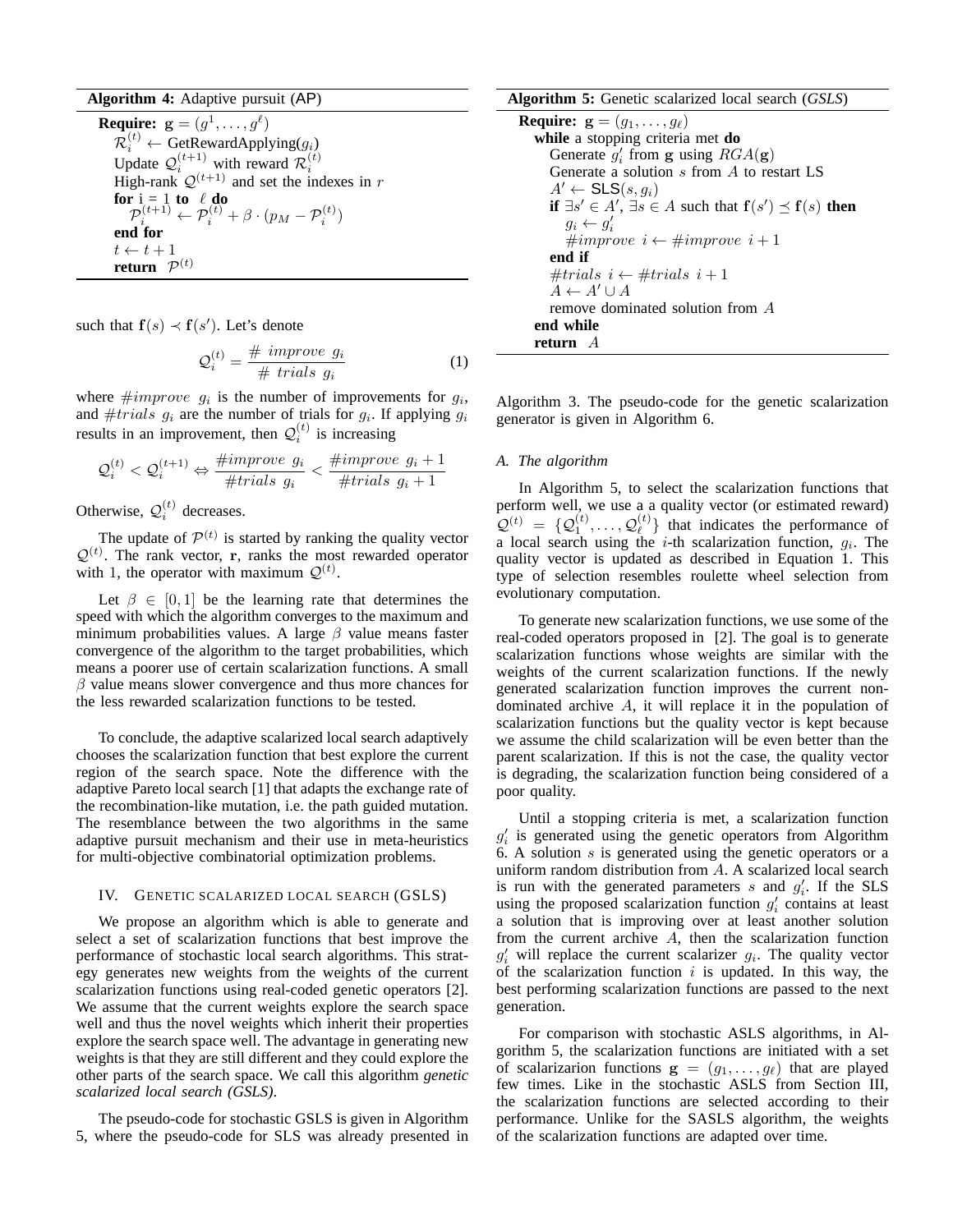**Algorithm 6:** Real-coded GA (*RGA*)

**Require:**  $\mathbf{g} = (g_1, \dots, g_\ell)$ Select the main parent scalarization  $q_i$  proportional with  $\mathcal{Q}^{(t)}$ Select the rest of m scalarizations proportional with  $\mathcal{Q}^{(t)}$ ,  $\{g_{j_1}, \ldots, g_{j_m}\}$ Switch  $(\alpha)$ case  $\alpha < \alpha_R$ :  $g'_i \leftarrow$  Rotation $(g_i, g_{j_1}, \ldots, g_{j_m})$ case  $\alpha < \alpha_T : g_i^j \leftarrow \text{Transl}(g_i, g_{j_1}, \ldots, g_{j_m})$ default:  $g'_i \leftarrow \mathsf{Multation}(g_i)$ endswitch **return**  $g'_i$ 

**Generating new scalarization functions.** In Algorithm 6, let's consider a set of scalarization functions  $\mathbf{g} = (g_1, \dots, g_\ell)$ and each scalarization function  $g_i$  a real valued string with values between 0 and 1 associated with its weights. Let's denote the weights of the scalarization function  $g_i$  with  $\{w_{i1}, \ldots, w_{im}\}\$ , where  $0 \le w_j^i \le 1, 1 \le i \le m$ , and  $j = 1, 2$ , and  $\sum_{i=1}^{m} w_j^i = 1$ . Then, g is a population of scalarization functions.

The mutation operator, Mutation $(q_i)$ , mutates each weight of a scalarization function independently using a normal distribution.

Two recombination operators considered the most representative for linear transformation are implemented. These recombination operators needs  $m + 1$  parents when the string representing a solution is of size  $m$ . Let's consider a scalarization function  $g_i = (w_{i1}, \ldots, w_{1m})$  chosen to be the main parent. We select the rest of  $m$  parents without replacement  ${g_{j_1}, \ldots, g_{j_m}}$ . Only one scalarization function is generated,  $g'_i$ , at the time.

The rotation recombination, Rotation $(g_i, g_{j_1}, \ldots, g_{j_m})$ , considers that the scalarizations are positioned on a  $m$ -dimensional hypersphere. The scalarization generated also belongs to this hypersphere around the main parent, that is rotated with a small normally distributed angle. The translation recombination, Transl $(g_i, g_{j_1}, \ldots, g_{j_m})$ , translates the main parent with a normally distributed variable. The direction is composed from the line between mean of all parents and the main parent, and  $m-1$  perpendiculars to it. These operators are explained in detail in [2].

The main difference between the two recombination operators is that rotation recombination is assuming that the weights of different scalarization functions have correlated values. The translation recombination updates the weights of each of the objective independently. The translation recombination is selected with probability  $\alpha_T$ , the rotation recombination is selected with probability  $\alpha_R$ , and the mutation is selected with probability  $1 - \alpha_T - \alpha_R > 0$ , where  $\alpha_T, \alpha_R \in (0, 1)$ . We set the variance of the normal distribution to be the same for all the operators, 0.05.

To conclude, the use of genetic operators to propose new directions for scalarization functions based on the current scalarization functions is novel. Up to date, there is only one other technique which generate new directions of search using

the *dichotomic operator* [12], [5], but this technique adapts its search based on current solutions in the Pareto local optimal set. The drawback of the last technique is that the same direction is proposed if there are the same solutions in the Pareto local optimal set and thus the search will be stuck for a long time. Furthermore, this method is designed exclusively for two objectives, whereas our method can be applied for any number of objectives.

#### V. EXPERIMENTAL RESULTS

In this section, we experimentally compare the proposed algorithms and some of the related algorithms from the state of the art.

**The tested problems.** We compare the proposed algorithms on nine bi-objective QAP instances generated using the software of Knowles and Corne [10]. These bQAP instances have positive correlations  $\rho = \{0.25, 0.5, 0.75\}$  and a large number of facilities  $n = \{50, 75, 100\}$ . To facilitate comparisons, six of these QAP instances, i.e.  $n = \{50, 75\}$ are unstructured bQAP instances in Paquete's study [13] (*http://eden.dei.uc.pt/ paquete/qap/*). Three of the QAP instances,  $n = 100$ , are from [4].

For QAPs with a large number of facilities and high positive correlation, Paquete reported a poor performance of multirestart PLSs. [4] reported good performance for stochastic PLS on the same bQAP instances because of the structure exploration.

**The tested algorithms.** We compare ten algorithms: two PLS based algorithms and eight SLS based algorithms.

1. *Multi-restart PLS* (*MPLS*) using a best improvement 2-exchange neighbourhood restarts M times. The number of swaps S is counted. All the algorithms are run for the same number of swaps S.

2. *Stochastic PLS* (*SPLS*) after randomly restarting 10 PLSs, runs S swaps and the restarting points are generated 50% with mutation and 50% with the path-guided mutation. The exchange rate for both mutation operators is uniform randomly chosen between 3 and  $n/3$  based on the experimental study in [3].

3. *Multi-restart SLS* (*MSLS*) uniform randomly chooses scalarization functions from a set of  $\ell = 11$  functions and restarts the SLS from a uniformly randomly generated solutions. The first scalarization function has the weights  $(1, 0)$  and the other ten scalarization functions incrementally decreases/increases the first/second weight with 0.1.

4. *Stochastic SLS* (*SSLS*) uniform randomly chooses from the 11 scalarization functions and restart the SLS from solutions generated 50% with mutation and 50% with path guided mutation.

5. *Multi-restart adaptive SLS* (*MASLS*) uses random solutions to restart SLS and the adaptive pursuit to often select the best scalarization function. We have  $\ell = 11$  scalarizations to choose from. We set  $p_m = 0.075$ , and then  $p_M = 0.25$ , and a low learning rate  $\beta = 0.1$ . We set the value for time window to  $w = 500$ .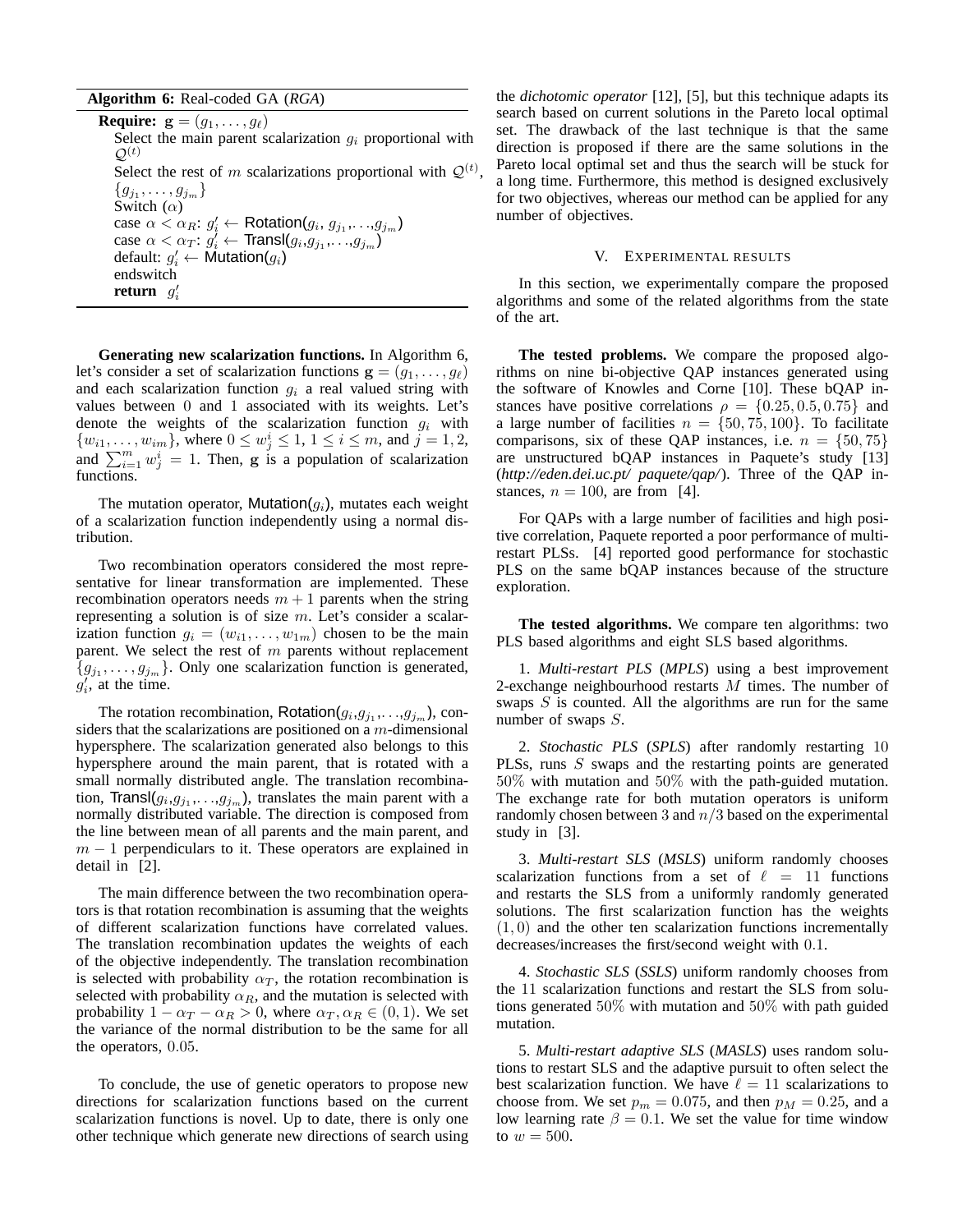| n   | $\rho$ | Multi-restart PLS |                 |                 |                 | Stochastic PLS  |                 |                 |                 |                 |                 |
|-----|--------|-------------------|-----------------|-----------------|-----------------|-----------------|-----------------|-----------------|-----------------|-----------------|-----------------|
|     |        | <b>MPLS</b>       | MASLS           | MGSLS           | MDSLS           | <b>MSLS</b>     | <b>SPLS</b>     | SASLS           | SGSLS           | <b>SDSLS</b>    | <b>SSLS</b>     |
|     | 0.25   | $0.98 \pm 0.01$   | $0.96 \pm 0.03$ | $0.98 \pm 0.02$ | $0.83 \pm 0.01$ | $0.84 \pm 0.01$ | $1.02 \pm 0.02$ | $0.96 \pm 0.02$ | $1.0 \pm 0.02$  | $0.89 \pm 0.02$ | $0.94 \pm 0.02$ |
| 50  | 0.50   | $0.87 \pm 0.03$   | $0.85 \pm 0.05$ | $0.79 \pm 0.02$ | $0.65 \pm 0.02$ | $0.67 \pm 0.02$ | $0.96 \pm 0.03$ | $0.87 \pm 0.04$ | $0.91 \pm 0.04$ | $0.80 \pm 0.04$ | $0.81 \pm 0.03$ |
|     | 0.75   | $0.62 \pm 0.06$   | $0.60 \pm 0.10$ | $0.58 \pm 0.02$ | $0.43 \pm 0.04$ | $0.44 \pm 0.06$ | $0.87 \pm 0.08$ | $0.80 \pm 0.07$ | $0.89 \pm 0.07$ | $0.78 \pm 0.10$ | $0.76 \pm 0.09$ |
|     | 0.25   | $0.96 \pm 0.01$   | $0.96 \pm 0.03$ | $0.90 \pm 0.01$ | $0.79 \pm 0.01$ | $0.81 \pm 0.01$ | $1.02 \pm 0.02$ | $0.96 \pm 0.02$ | $0.94 \pm 0.03$ | $0.90 \pm 0.03$ | $0.91 \pm 0.03$ |
| 75  | 0.50   | $0.85 \pm 0.03$   | $0.86 \pm 0.04$ | $0.72 \pm 0.06$ | $0.64 \pm 0.02$ | $0.65 \pm 0.01$ | $0.97 \pm 0.04$ | $0.89 \pm 0.04$ | $0.95 \pm 0.02$ | $0.90 \pm 0.04$ | $0.88 \pm 0.05$ |
|     | 0.75   | $0.44 \pm 0.10$   | $0.62 \pm 0.09$ | $0.57 \pm 0.10$ | $0.32 \pm 0.04$ | $0.33 \pm 0.04$ | $0.83 \pm 0.09$ | $0.74 \pm 0.11$ | $0.86 \pm 0.09$ | $0.72 \pm 0.08$ | $0.74 \pm 0.09$ |
|     | 0.25   | $0.99 + 0.01$     | $0.94 \pm 0.02$ | $0.90 \pm 0.01$ | $0.77 \pm 0.01$ | $0.79 \pm 0.01$ | $1.07 \pm 0.02$ | $0.98 \pm 0.02$ | $1.03 \pm 0.01$ | $0.93 + 0.03$   | $0.96 + 0.02$   |
| 100 | 0.50   | $0.89 \pm 0.02$   | $0.91 \pm 0.04$ | $0.84 \pm 0.01$ | $0.61 \pm 0.02$ | $0.63 \pm 0.02$ | $1.04 \pm 0.03$ | $0.92 \pm 0.04$ | $0.96 \pm 0.05$ | $0.83 \pm 0.04$ | $0.86 \pm 0.04$ |
|     | 0.75   | $0.55 \pm 0.04$   | $0.63 \pm 0.08$ | $0.63 \pm 0.08$ | $0.33 \pm 0.03$ | $0.35 \pm 0.03$ | $0.85 \pm 0.10$ | $0.76 \pm 0.10$ | $0.90 \pm 0.07$ | $0.55 \pm 0.10$ | $0.59 \pm 0.09$ |

TABLE II. THE HYPERVOLUME UNARY INDICATOR OF THE TEN LOCAL SEARCH ALGORITHMS ON NINE BQAP INSTANCES.

6. *Stochastic adaptive SLS* (*SASLS*) generates new solutions using genetic operators like *SSLS* and adaptively selects scalarization functions like MASLS.

7. *Multi-restart genetic SLS* (*MGSLS*) uses random solutions to restart SLS and the genetic operators to generate fit scalarization functions. We use the three operators equally,  $\alpha_R = \alpha_T = 0.33$ .

8. *Stochastic GPLS* (*SGSLS*) is a MGSLS that restarts the SLS from solutions generated with mutation and path-guided mutation.

9, 10. Finally, we compare the above algorithms with an algorithm that generates the scalarization functions using the dichotomic operator [5]. We integrate this operator in the GSLS algorithm and we call the corresponding algorithms the *multi-restart dichotomic SLS* (*MDSLS*) and the *stochastic dichotomic SLS* (*SDSLS*).

Each instance of the ten algorithms is run 50 times on each of the nine bQAP instances. For a fair comparison, for the same bQAP instance, all the algorithms are run the same number of exchanges that are equivalent of  $M = 100$  runs of *MPLS*. We consider this stopping criteria equivalent with an equivalent running time for all the algorithms tested on a specific bQAP instance.

We show results only for linear scalarization function. We have also performed experiments with the Tchebycheff scalarization but the results where statistical equivalent with the results for the linear scalarization. We explain this with convex Pareto local optimal sets for the tested bQAP problems.

**The performance of local search algorithms.** The *hypervolume* indicator is a unary performance measure designed to compare the Pareto fronts given by multi-objective combinatorial optimization algorithms [15]. The larger the hypervolume, the larger is the volume between a reference point, in this case the worst point in the bi-variate normalized search space, and the Pareto front. The larger the hypervolume the better the algorithm performs.

For comparison purposes, a normalization function assigns to the best point(s) in a dimension the value 1 and to the worst point(s) the value 2. All the other points are scaled to a value between 1 and 2 in both dimensions, and the reference point is  $\{2,2\}.$ 

**Multi-restart vs stochastic restarting strategies.** In Table II, we present the hypervolume indicators for the ten tested algorithms. Note the four multi-restart algorithms (MPLS, MSLS, MASLS, and MGSLS), are performing significantly worst than the corresponding stochastic algorithms, (SPLS, SSLS, SASLS, and SGSLS). This means that restarting the Pareto and stochastic local search algorithms using the genetic operators that exploit the structure of the search space is considerably improving the performance of the local search algorithms. This difference in performance is larger for bQAP instances with larger number of facilities and stronger correlation between the flow matrices.

**Pareto vs scalarized local search.** In general, Pareto local search based algorithms outperform the standard scalarized local search algorithms. The multi-restarted PLS (MPLS) outperforms the multi-restart SLS (MSLS) and the multi-restart DSLS (MDSLS), but MPLS is outperformed by stochastic version of the same algorithms, stochastic SLS (SSLS) and stochastic DSLS (SDSLS), where the structure of the search space is exploited with genetic like operators. The performance of multi-restart ASLS (MASLS) is comparable or higher than the performance of MPLS, meaning the the structure can be exploited also with scalarization functions. The performance of the multi-restart GSLS is higher than of the multi-restart SLS and DSLS but lower than the performance of multi-restart ASLS. The best performing algorithms are the stochastic PLS and the stochastic genetic SLS, the later with a slightly better performance.

**Interacting vs non-interacting scalarization functions.** Overall, the SLS algorithms using the interacting scalarization functions are outperforming the other non-interacting scalarization functions. Note that DSLS, like genetic SLS, adapts the weights of the scalarization functions. Unlike genetic SLS, DSLS uses a single scalarization function that adapts the scalarizer weights from the solutions in the current nondominated archive A. However, if there are no newly solutions included in A, this technique will generate the same scalarization functions which could stagnate in improving A. Adaptive SLS (ASLS) is systematically better than the genetic SLS for multi-restart strategies, but ASLS is worst than GSLS for stochastic strategies.

**Discussion.** To conclude, stochastic local search outperforms the multi-restart local search indicating the exploitation of the problem commonalities with the genetic like operators. The local search algorithms, both multi-restart and stochastic, can profit from the use of the proposed interacting scalarization functions.

Let's now discuss the differences in performance between the two scalarization techniques. Intuitively, multi-restart local search are quite good in exploring the search space and a intensification technique for the search direction, i.e. adaptive